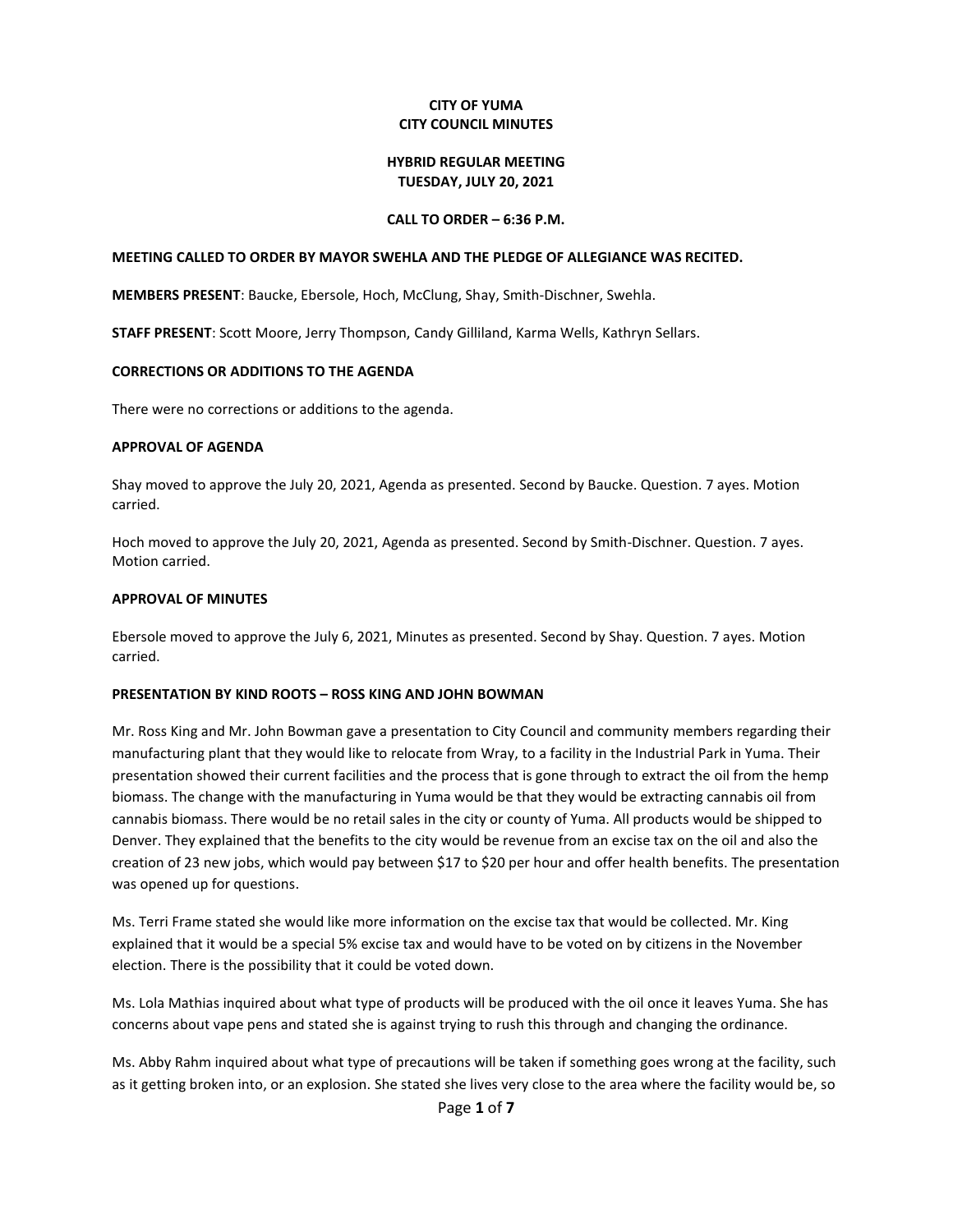she has many concerns about that. Mr. King explained that the labs are explosion proof. There are 8' fences surrounding the facility and it requires electronic keys to access.

Mr. David Blach asked for more explanation on the excise tax. Mr. Ross explained that a special excise tax on the oil would be created outside of the current excise tax on the cultivated product.

Ms. Andrea Anzlovar asked whether or not an existing building would be utilized and would improvements be made on it. Mr. King explained that they did many improvements to their current facility and would do the same here to keep the property looking nice.

Ms. Kathy Glanz asked why there is such a rush to move to Yuma when they already have a state-of-the-art facility in Wray that they could just expand? Mr. King explained that they need to be in production before the October harvest and in Wray it would have to go on the ballot, but not until November.

# **CITIZENS RECOGNITION AND INTRODUCTION/PUBLIC COMMENT**

Ms. Abby Rahm thanked Council for hosting the Town Hall meeting and encouraged that there be more of them so that the citizens of Yuma may be heard.

Mr. Kevin Mathias thanked Council for their service. He asked if Council has the authority to change an ordinance.

Ms. Marlene Miller, on behalf of Area Agency on Aging, expressed her thanks to all that has been done during and after the pandemic to help the elder population in our community. She thanked the city and Community & Enrichment Center Director Lonnie Metzler for making it possible for the "Meet and Eat" program to resume again and stated that they are serving meals 5 days a week now, rather than the prior 3 days a week. Ms. Miller also stated she appreciates all the work that has been completed by Community & Enrichment Center Director Metzler.

Mr. J.J. Unger expressed concerns regarding the property that the city purchased a couple years ago. He asked why a local broker is not being utilized rather than a broker from Denver to list the property now. He believes we need to keep things local.

Ms. Bernice Pagel, from Hoch Real Estate, stated that the sale of the property will open up opportunities for local real estate agents to be able to sell the lots on the property.

Mr. Dave Hoch stated that his family has been in Yuma for 4 generations. He wouldn't want to live anywhere else. Back in the 1990's when the hog facilities wanted to come into Yuma County, it was met with a lot of backlash, but it ended up being a great thing for the community. He thanked Council for all their hard work.

# **ACTION ITEMS**

**A. PUBLIC HEARING ON SECOND READING ORDINANCE #2, SERIES OF 2021 (AMENDING THE YUMA MUNCIPAL CODE TO ALLOW FOR MARIJUANA PRODUCTS MANUFACTURING IN THE CITY) – SCOTT MOORE.** Manager Moore introduced the second reading of Ordinance #2 of 2021.

Public Hearing was opened.

Mr. Trent Bushner stated that he is not a resident of the city, but is here to represent the Yuma County Commissioner's office. He is concerned about the spillage that could take place if this is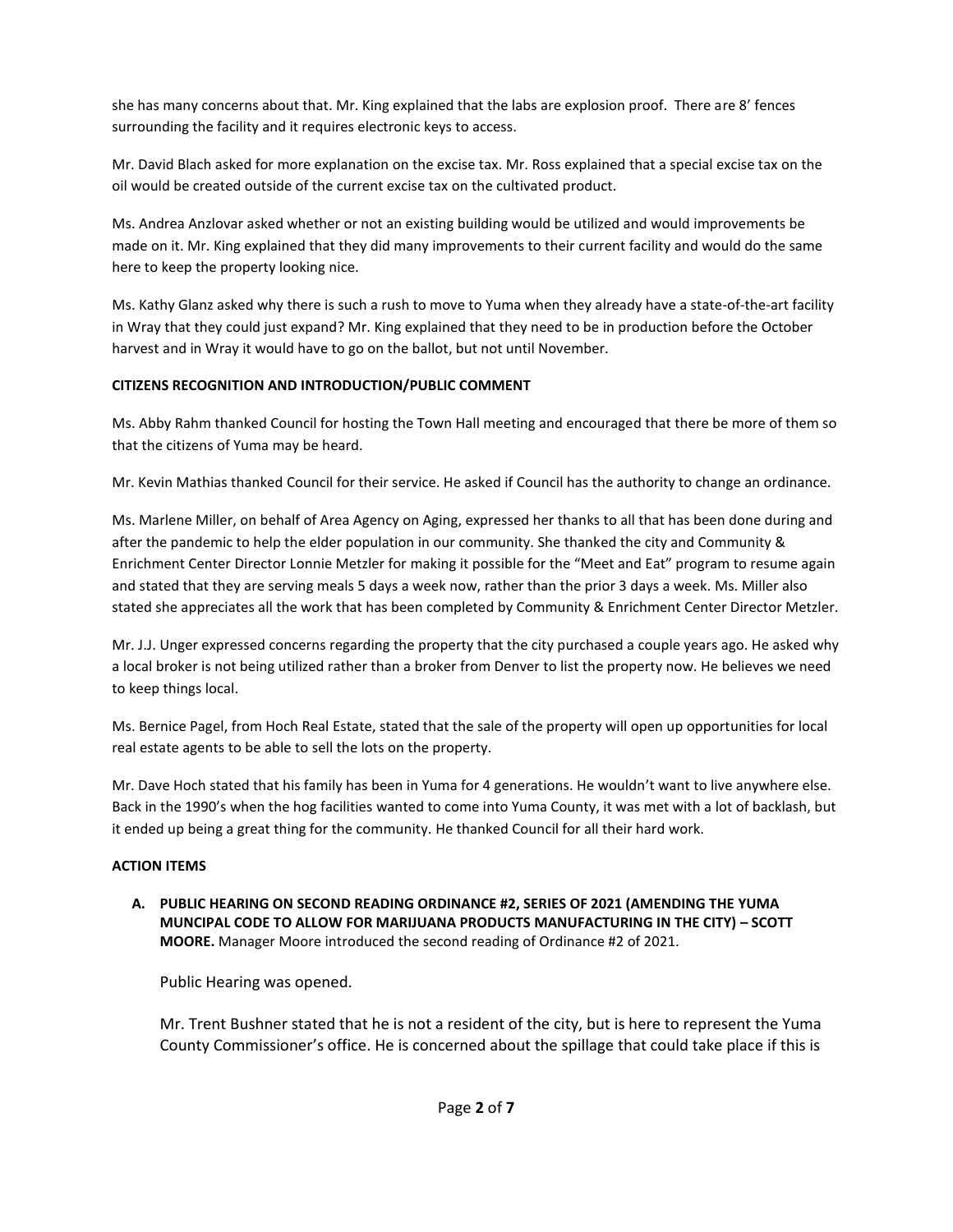allowed to occur. He is worried about what it would mean for law enforcement. He believes it should go to a vote of the people.

Ms. Kerri Horton says she fully supports bringing new business into the community. The revenue from this could reduce the 2% sales tax increase that is being discussed and also help fund law enforcement to help take care of bigger issues in the community.

Mr. Kevin Mathias stated he is concerned that money is being put first over human lives. He believes this is a next step for what will come after, such as dispensaries. He also asked how Council is able to change the ordinance without a vote of the people.

Ms. Terri Frame asked for clarification on the term marijuana establishments. Her concern is that establishments is a broad term and could be used for more than just a manufacturing facility. She also believes that the vote should be done for the excise tax before committing to the facility because it could get voted down.

Mr. Dave Hoch understands that the excise tax may not pass the first time, but believes that there are other benefits of having the facility located in Yuma. It would add 23 new jobs for the community; the renovated facility would bring more property tax to Yuma; the utilities used in the facility would bring more revenue to the city. He is in support of the facility coming to Yuma.

Mr. David Blach stated that this is an agricultural community and we won't be able to depend on agriculture forever. He believes this is a good opportunity to get something going in the community. He wishes that the community would be involved in all regular meetings and not just the ones where something like this is at stake.

Mr. Scott Weaver is a Yuma County Commissioner and believes that the decision should not be made by 7 people; it should be made by the majority of this town. Council represents the community and the decision should be made based on what the citizens want. He also believes this will open the door to all kinds of things and he isn't sure that Yuma County is ready for that.

Mr. George Seward has been involved in development around Yuma for 35 years. There is always controversy involved, but we need to think about the opportunities that economic development creates for the community. We have to think further than 6 months out, we need to think about the future and 10 years from now.

Ms. Lola Mathias stated she does think about the future. The future is our children. We want to raise them in a moral, honest community; not one making money off of drugs. She has researched the oil and there are negative products that come from it.

Ms. Barbie Corey asked why a special election can't be held in August to see if the people want this. She also asked why we are limiting it to one. Why isn't it being opened up to other businesses.

Ms. Kindi Kirchenschlager stated that she can see both sides because her husband had cancer and his doctor prescribed the use of the oils in his treatment. However, she is concerned about what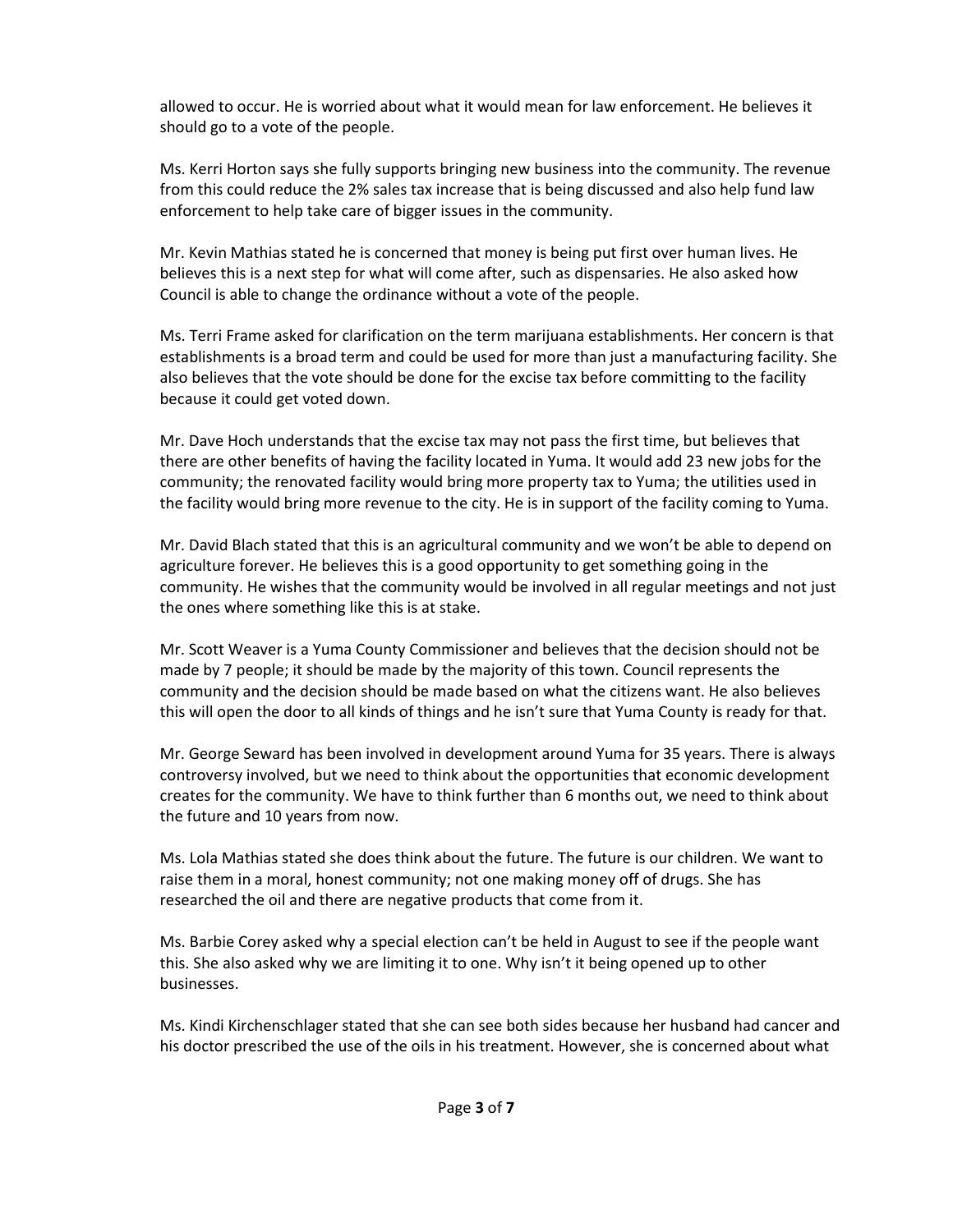this could lead to in the future as far as growing and retail sales of marijuana. She believes that the wording should be very clear that those things will not be allowed.

Mr. Matt Yost spoke about what the revenue generated could do to help keep law enforcement in the community. Without revenue, the police force can be cut which leads to longer response times.

Mr. David Blach pointed out that the community has received grants from DOLA and BEST. Revenue from marijuana funds 15% of those grants.

Ms. Cindy Mulder stated that she is opposed to this. She knows it is a good revenue source, but she believes the verbiage of the ordinance is too loose. She believes it leaves the door open for retails sales of marijuana and marijuana products. She stated that then leads to drug addiction and homelessness issues.

Mr. Joel DePue stated he understands the potential for income. He is concerned what other things this can lead to. He also stated that comparisons keep being made about when the hog farms were brought to town, but the hog farms did not come with marijuana. He believes that this should go to the ballot, or at least a poll to see what the people want.

Public hearing was closed.

Discussion was held by Council.

Council Member Baucke stated that this is not a retail issue. He said that Council is doing their due diligence to keep retail marijuana out of Yuma.

Council Member Smith-Dischner stated that Council had conversations with Attorney Sellars regarding the use of the word retail. It was explained that you have to define if it is medicinal or not. If it is not medicinal, it is called retail.

Council Member Shay stated that this is about voting on the ordinance now. It is the first step in the process. Permits have not been applied for yet. He reiterated that this is not retail.

Council Member Ebersole stated that he would love to put this on the ballot, but due to the time constraints, we will miss out on this opportunity if we wait until November. This is a great opportunity for tax revenue and jobs.

Council Member McClung stated that the opportunity is to locate the facility here. If the tax passes, that will be a bonus. It will bring industry to our community. Council Member McClung stated it is almost hypocritical that the public is willing to use the tax dollars that come from marijuana to fix our streets and build schools, but yet some of the public won't support this type of a facility.

Council Member Hoch stated that if we don't do it, somebody is going to do it. We may as well reap the benefits here.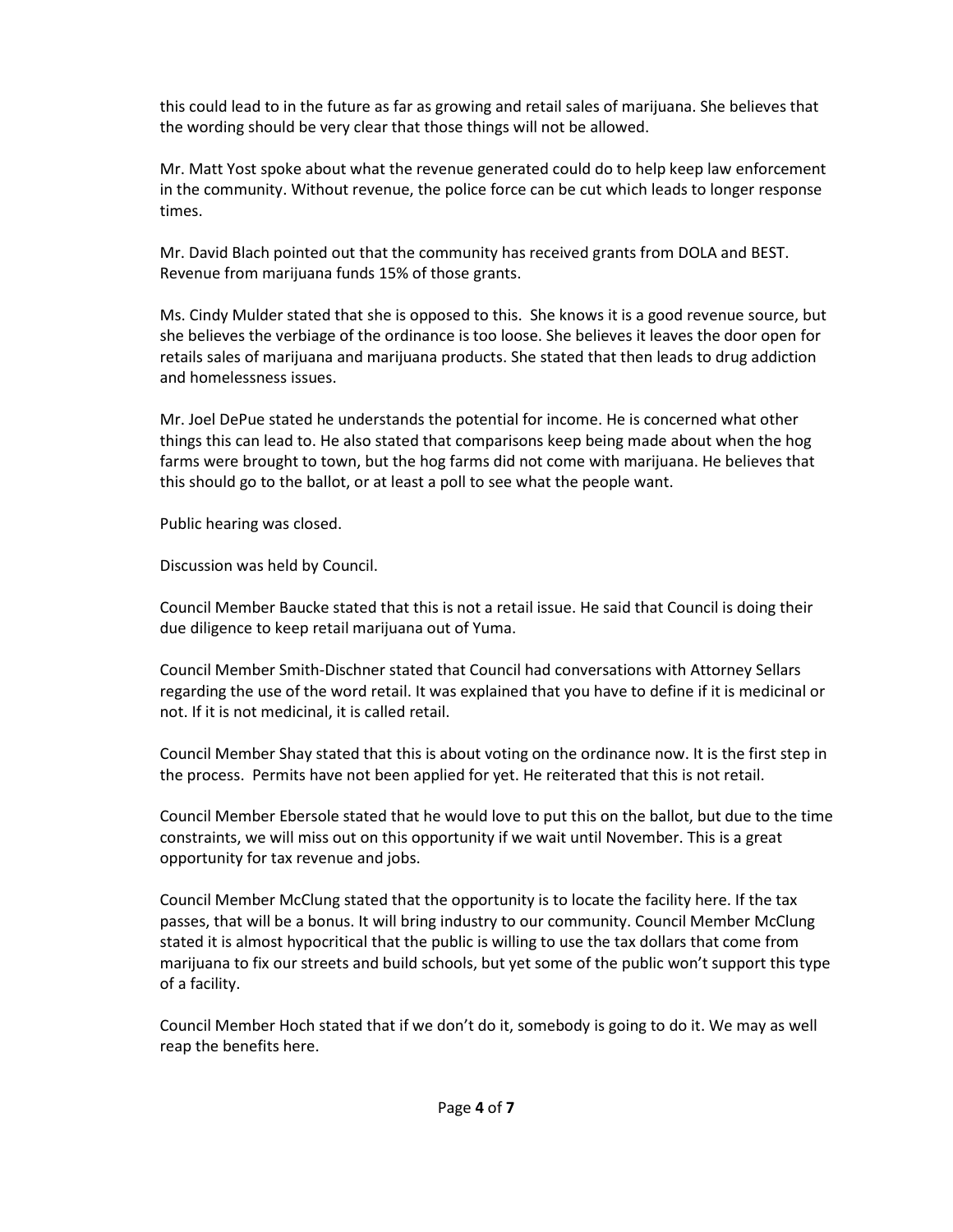Mayor Swehla reiterated once more that this is not retail. The reason they limited it to one facility is that they don't want it to get out of hand.

Shay moved to approve on second reading Ordinance #2, Series of 2021. Second by McClung. Question. 7 ayes. Motion carried.

- **B. AMENDMENT OF STREET CLOSURE FOR COMMUNITY FOR UNITY/COMMUNITY BLESSINGS FOR HOPE – SCOTT MOORE.** Ms. Kindi Kirchenschlager provided more details on the event to take place on August 6, 2021. They are trying to get children and families to come out to the event. She would like to see the street closed all day (7:00 a.m. to midnight) on August 6, to keep children and families safe during the event. They want to utilize the 100 block through the 300 block of south Main Street. Discussion was held about how those times might be adjusted to not keep all 3 blocks closed until midnight. Smith-Dischner moved to amend the street closure times to 7:00 a.m. to midnight for the 100 block; 7:00 a.m. to 7:00 p.m. for the 200 block and 7:00 a.m. to 7:00 p.m. for the 300 block of south Main Street. Second by Ebersole. Question. 7 ayes. Motion carried.
- **C. RESOLUTION #21, SERIES OF 2021 (APPROVING THE CARD PROCESSING AGREEMENT WITH EPIC CARD SERVICES LLC) – SCOTT MOORE.** Manager Moore stated that this resolution has to do with the airport fuel farm. It is an agreement with Epic Fuels to process the credit card payments for fuel purchases at the airport. Baucke moved to approve Resolution #21, Series of 2021. Second by Hoch. Question. 7 ayes. Motion carried.
- **D. APPROVAL OF STATE LIBRARY GRANT – SCOTT MOORE.** Manager Moore stated that there is a state library grant that historically each year gives \$5,000 to be used for educational purposes as well as books. This would be a 2022 budget item. We need to apply for the grant and need Council's approval to submit the grant. Shay moved to approve the State Library Grant application submission. Second by Smith-Dischner. Question. 7 ayes. Motion carried.
- **E. APPROVAL OF AMERICAN RESCUE PLAN ACT GRANT FUNDS FOR THE LIBRARY – SCOTT MOORE.** Manager Moore stated that this is also a library grant in the amount of \$5,000. This money would be used to purchase computers for the library. The due date is August 2. It is also a 2022 budget item. Ebersole moved to approve the American Rescue Plan Act Grant application submission. Second by Shay. Question. 7 ayes. Motion carried.
- **F. COUNCIL DIRECTION ON ANNEXATION OF CITY PROPERTY – SCOTT MOORE.** Manager Moore stated that Council's approval is needed to start the annexation process of the Pletcher property. Discussion was held. Shay moved to give approval to Manager Moore to start the annexation process. Second by Baucke. Question. 7 ayes. Motion carried.
- **G. APPROVAL OF BILLS – KARMA WELLS.** Clerk/Treasurer Wells provided Council with an additional list of bills. Hoch moved to approve the bills. Second by Ebersole. Question. 7 ayes. Motion carried.
- **H. PURCHASES OVER \$5,000 – SCOTT MOORE.** Manager Moore requested approval to A-1 Chipseal, for the chipseal project, which had been approved at a prior meeting in the amount of \$329,602.08. Some changes have occurred in the project which created an overage of \$5,351.15. Manager Moore asked for approval of that amount to cover the overage from the change order. Shay moved to approve the change order in the amount of \$5,351.15. Second by Smith-Dischner. Question. 7 ayes. Motion carried.

Manager Moore requested approval of the purchase of radios for the Fire Department. This is a budgeted item and 2 quotes were received. The lowest quote came from Radio Resource in the amount of \$16,127.00 for the purchase of 10 radios, plus accessory items. Ebersole moved to approve the purchase of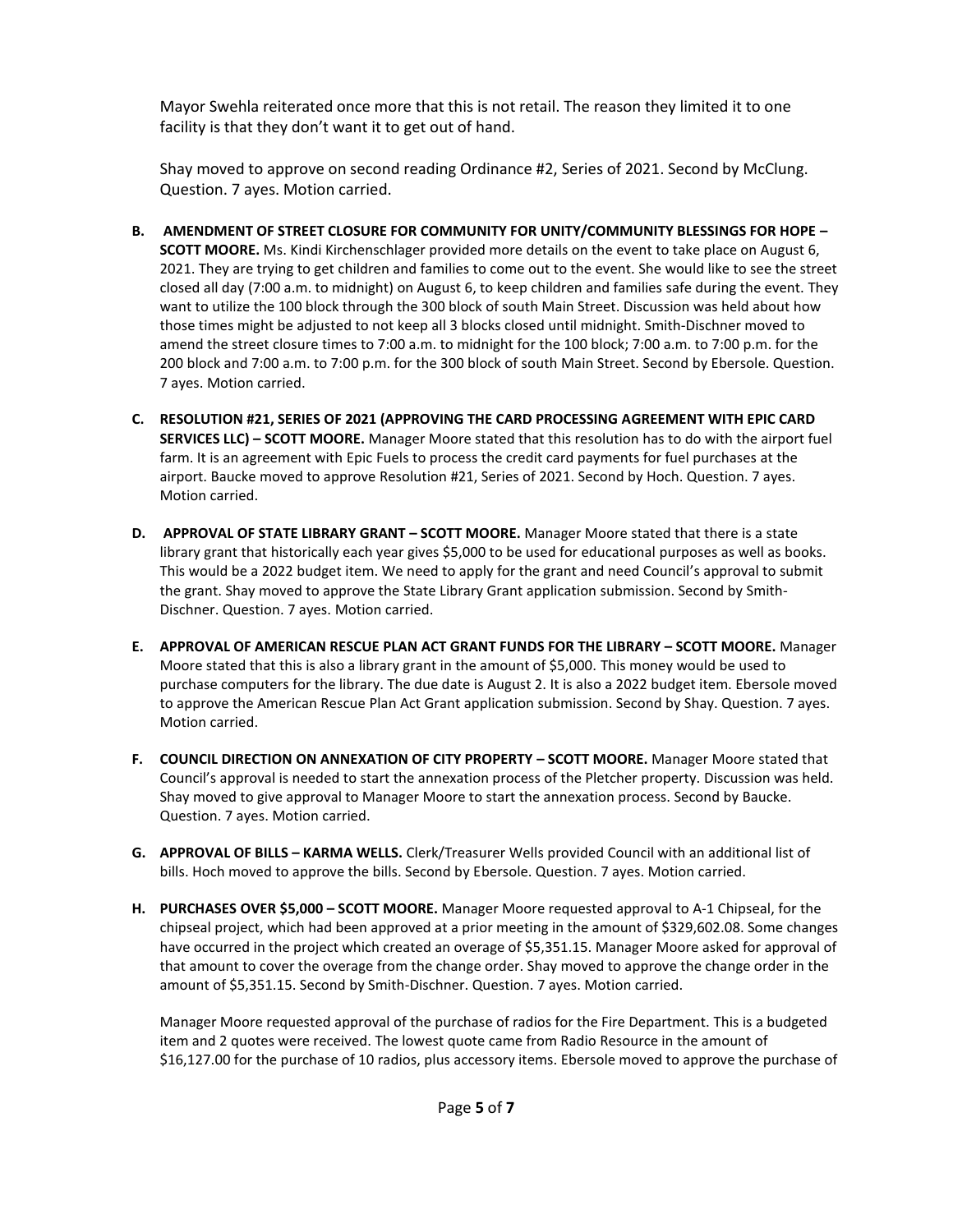10 radios from Radio Resource in the amount of \$16,127.00. Second by Baucke. Question. 7 ayes. Motion carried.

Manager Moore requested approval to complete the purchase of the fuel tanks for the fuel farm at the airport to American Environmental in the amount of \$241,972.00. Shay moved to approve the payment to American Environmental for the fuel tanks in the amount of \$241,972.00. Second by McClung. Question. 7 ayes. Motion carried.

Manager Moore requested approval for the purchase of new emergency response buttons at City Hall, as well as the Community Center, Library and Police Department. We had the buttons at our old location. When we moved into our current building, we were under the impression that the system that the Bank of Colorado had would work similarly, but it doesn't. We would like a system that provides a better level of protection for employees. Chief Thompson got a quote from Wave System, for an amount not to exceed \$23,150.00, as all of the quoted equipment may not be needed. Discussion was held. Smith-Dischner moved to table the request for funds for new emergency response buttons. Second by McClung. Question. 4 ayes (Baucke, Ebersole, McClung, Smith-Dischner). 3 nays (Hoch, Shay, Swehla). Motion carried.

## **ADDITIONAL BUSINESS**

None.

## **REPORTS**

## **CITY MANAGER, SCOTT MOORE**

Manager Moore stated that the chipseal project went smoothly. There were issues with some potholes not being filled prior to the slurry seal, that was due to a miscommunication with A-One Chipseal and city staff. City staff will go back and fill in those potholes. Next week the final sweep will be done.

They have started to place the sod at the Lake Yuma project. The current irrigation system will irrigate some of the sod, but not all of it. We are reaching out to some local irrigation businesses to see what it would take to extend the current system.

## **CITY CLERK/TREASURER, KARMA WELLS**

Clerk/Treasurer Wells provided Council with the sales tax report.

## **CHIEF OF POLICE, JERRY THOMPSON**

Chief Thompson stated that Mr. Trevor Neb has been hired as the new Code Officer. He will be in training for a couple of weeks.

## **CITY COUNCIL REPORTS**

Hoch

• Council Member Hoch stated it is nice to see all the people at the meeting, Council Member Hoch encouraged people to keep coming out.